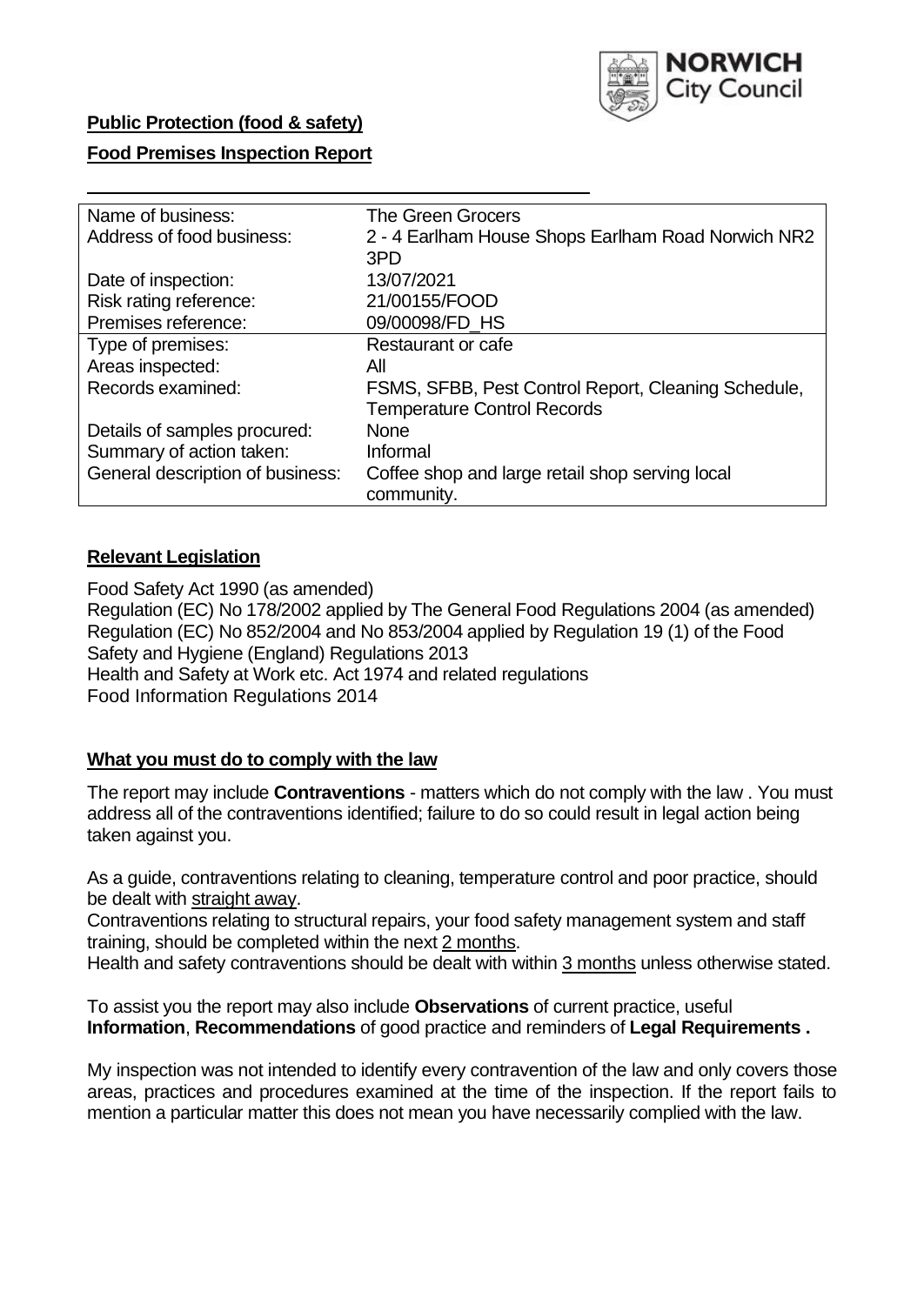# **FOOD SAFETY**

### **How we calculate your Food Hygiene Rating:**

 The food safety section has been divided into the three areas which you are scored against for the hygiene rating: 1. food hygiene and safety procedures, 2. structural requirements and 3. confidence in management/control procedures. Each section begins with a summary of what was observed and the score you have been given. Details of how these scores combine to produce your overall food hygiene rating are shown in the table.

| <b>Compliance Area</b>                     |          |    |           | <b>You Score</b> |                |    |           |    |                |  |  |
|--------------------------------------------|----------|----|-----------|------------------|----------------|----|-----------|----|----------------|--|--|
| Food Hygiene and Safety                    |          |    |           | $\Omega$         | 5              | 10 | 15        | 20 | 25             |  |  |
| <b>Structure and Cleaning</b>              |          |    | $\Omega$  | 5.               | 10             | 15 | 20        | 25 |                |  |  |
| Confidence in management & control systems |          |    | $\Omega$  | 5                | 10             | 15 | 20        | 30 |                |  |  |
|                                            |          |    |           |                  |                |    |           |    |                |  |  |
| <b>Your Total score</b>                    | $0 - 15$ | 20 | $25 - 30$ |                  | $35 - 40$      |    | $45 - 50$ |    | > 50           |  |  |
| <b>Your Worst score</b>                    | 5        | 10 | 10        |                  | 15             |    | 20        |    |                |  |  |
|                                            |          |    |           |                  |                |    |           |    |                |  |  |
| <b>Your Rating is</b>                      | 5        | 4  |           | 3                | $\overline{2}$ |    |           |    | $\overline{0}$ |  |  |

Your Food Hygiene Rating is 3 - a generally satisfactory standard

## **1. Food Hygiene and Safety**

 with legal requirements. You have safe food handling practices and procedures and all the Food hygiene standards are high. You demonstrated a very good standard of compliance necessary control measures to prevent cross-contamination are in place. Some minor contraventions require your attention. **(Score 5)** 

000300

### Contamination risks

 with bacteria or allergens or its physical contamination with dirt, foreign objects or **Contravention** The following exposed food to the general risk of cross-contamination chemicals:

• uncovered ready to eat foods on display in main retail shop side of business. Some of these foods were later covered during my inspection

#### Hand-washing

**Observation** I was pleased to see handwashing was well managed.

### Temperature Control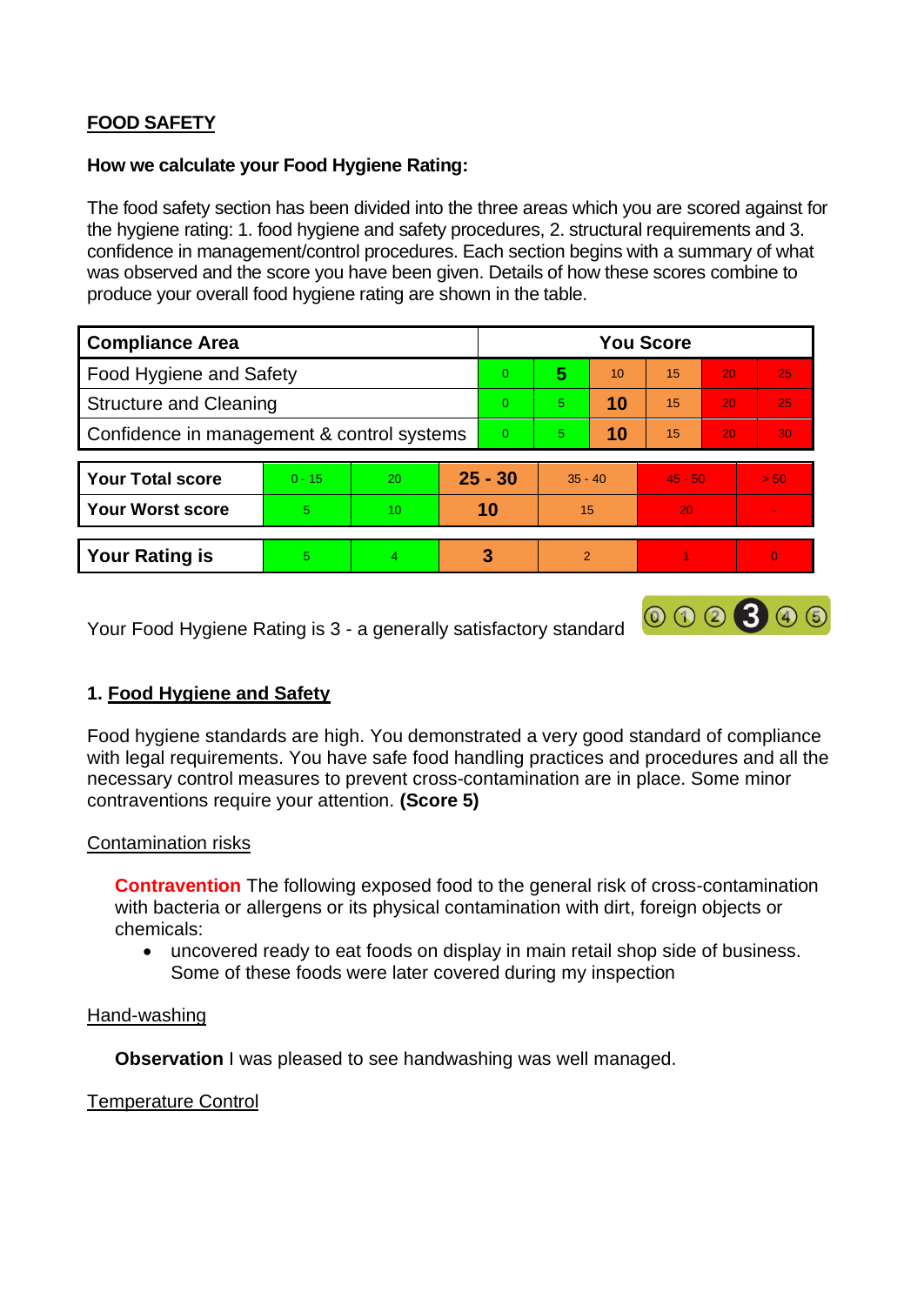**Observation** I was pleased to see you were able to limit bacterial growth and/or survival by applying appropriate temperature controls at points critical to food safety and that you were monitoring temperatures.

## **2. Structure and Cleaning**

 satisfactory standard but there are some repairs and/or improvements which are required The structure facilities and standard of cleaning and maintenance are of a generally in order for you to comply with the law. Pest control and waste disposal provisions are adequate. The contraventions require your attention; although not critical to food safety they may become so if not addressed. **(Score 10)** 

### Cleaning of Structure

**Contravention** The following items were dirty and require more frequent and thorough cleaning:

- floor/wall junctions
- high level cleaning
- ceiling

**Contravention** The following items could not be effectively cleaned and must be covered or made non-absorbent:

- mdf or chipboard shelves
- unsealed wooden structures

 works are still ongoing. I was pleased to note you had considered and implemented **Observation** You are currently expanding into a neighbouring premises and building practical food safety measures during building works.

### **Maintenance**

**Contravention** The following had not been suitably maintained and must be repaired or replaced:

- splits or holes in flooring
- worn and/or peeling paint

## Pest Control

 activity on the premises. **Observation** You have a pest control contract in place and there is no evidence of pest

## **3. Confidence in Management**

 controls are in place. Your records are appropriate and generally maintained but some There are generally satisfactory food safety controls in place although there is evidence of some non-compliance with the law. All the significant food hazards are understood and deficiencies were identified. Some minor issues were identified relating to staff supervision and training. You are progressing towards a written food safety management system. You have a satisfactory track record. The contraventions require your attention; although not critical to food safety they may become so if not addressed. **(Score 10)**